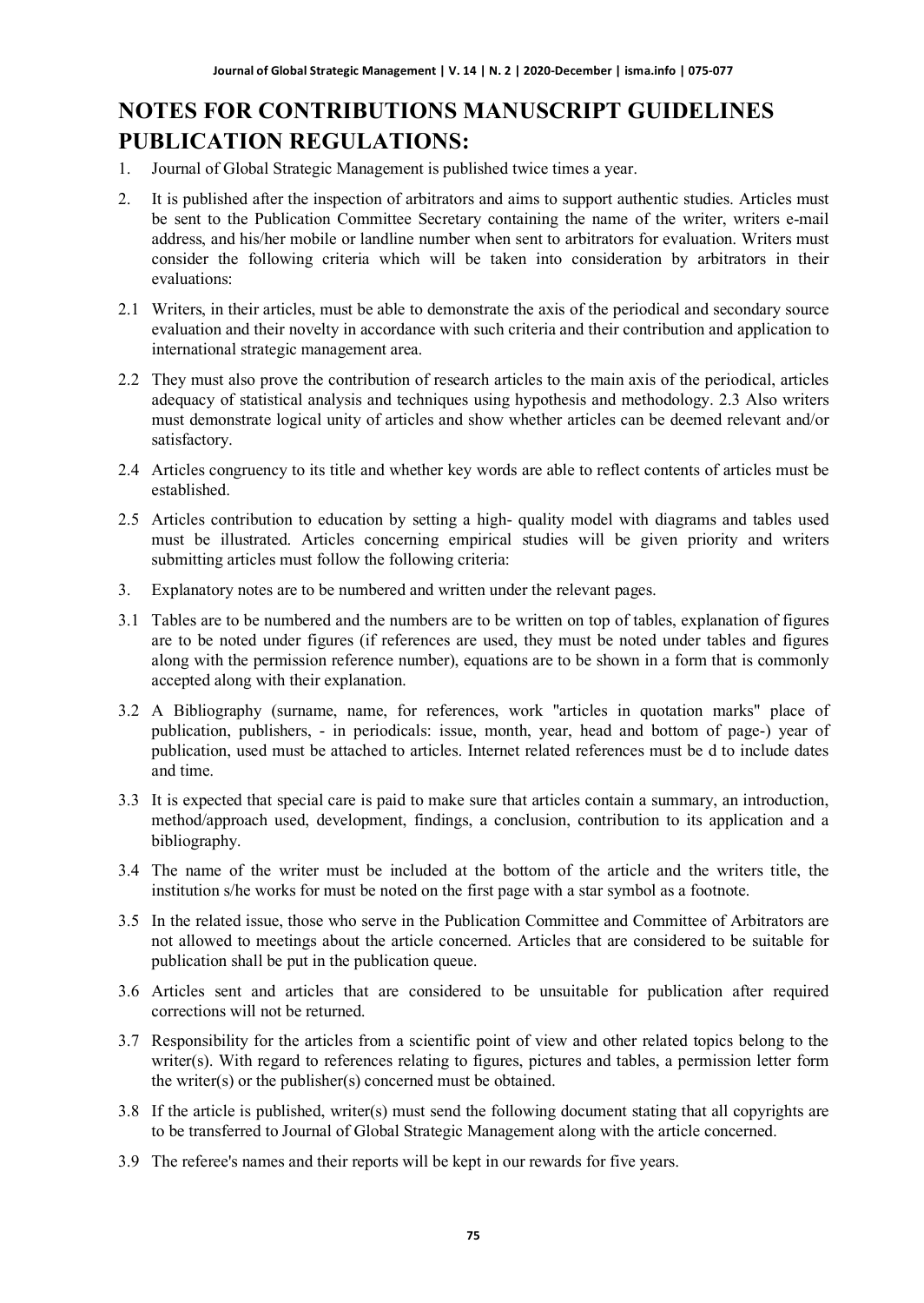#### **Journal of Global Strategic Management | V. 14 | N. 2 | 2020-December | isma.info | 075-077**

3.10 JGSM requires an Open Researcher and Contributor ID(ORCID) for all authors.To create an ORCID,please visit :https://orcid.org/oauth/singin.The author will need a registered ORCID inorder to submit a manuscript or review a prof in this journal.

## **MANUSCRIPT GUIDELINES**

#### **Base Font**

The paper should be typed Times New Roman with Point Size 10 and Single-spaced. A space should be between each paragraph.

#### **Margins**

Set your margins as follows:

Left Margin:3 cm Right Margin:3 cm

Top Margin:3 cm Bottom Margin:2,50 cm

#### **Title**

The title should be in all capital letters, boldface, "SIZE 20" and centered at the top of the first page. The author(s) and affiliations(s) must be right-justified , bold face, "SIZE 14" and single-spaced, beginning on the second line below the title. Do not use titles such as Dr. or Assistant Professor. etc.

#### **Abstract**

On the second line following the author(s) and affiliation(s), the word abstract must be left-justified and typed in all capital letters boldface with the "SIZE 14". The text of the abstract should be italicized and not more than 500 words and 3-5 keywords must be included.

#### **ABSTRACT**

The main object of this paper

#### **Body**

The body of the paper following the abstract should be single-space, and both left and right justified. Microsoft Word calls this "Justify".

First-level headings must be left-justified, boldface and in all capital letters with the "SIZE14" (Following the abstract, include a first level heading before the first paragraph of the body of the paper to clearly separate the two).

# **INTRODUCTION**

Second -level headings should be flush with the left margin, bold face, "SIZE 14" and in upper and lower case letters (NOT all caps).

## **Strategic Decision Making**

## **Exhibits And Appendices**

Exhibits may be included with each one appearing on a separate page. Exhibits should be typed as close as possible to the location they are cited. Headings should be centered, boldface, and capitalized above the exhibit. The size of the heading for each exhibit should be "SIZE 12".

## **EXIHIBIT 1**

Appendices should immediately follow the body of the paper and precede the references. The word appendix must be left-justified above the appendix, in "SIZE 14", bold and caps.